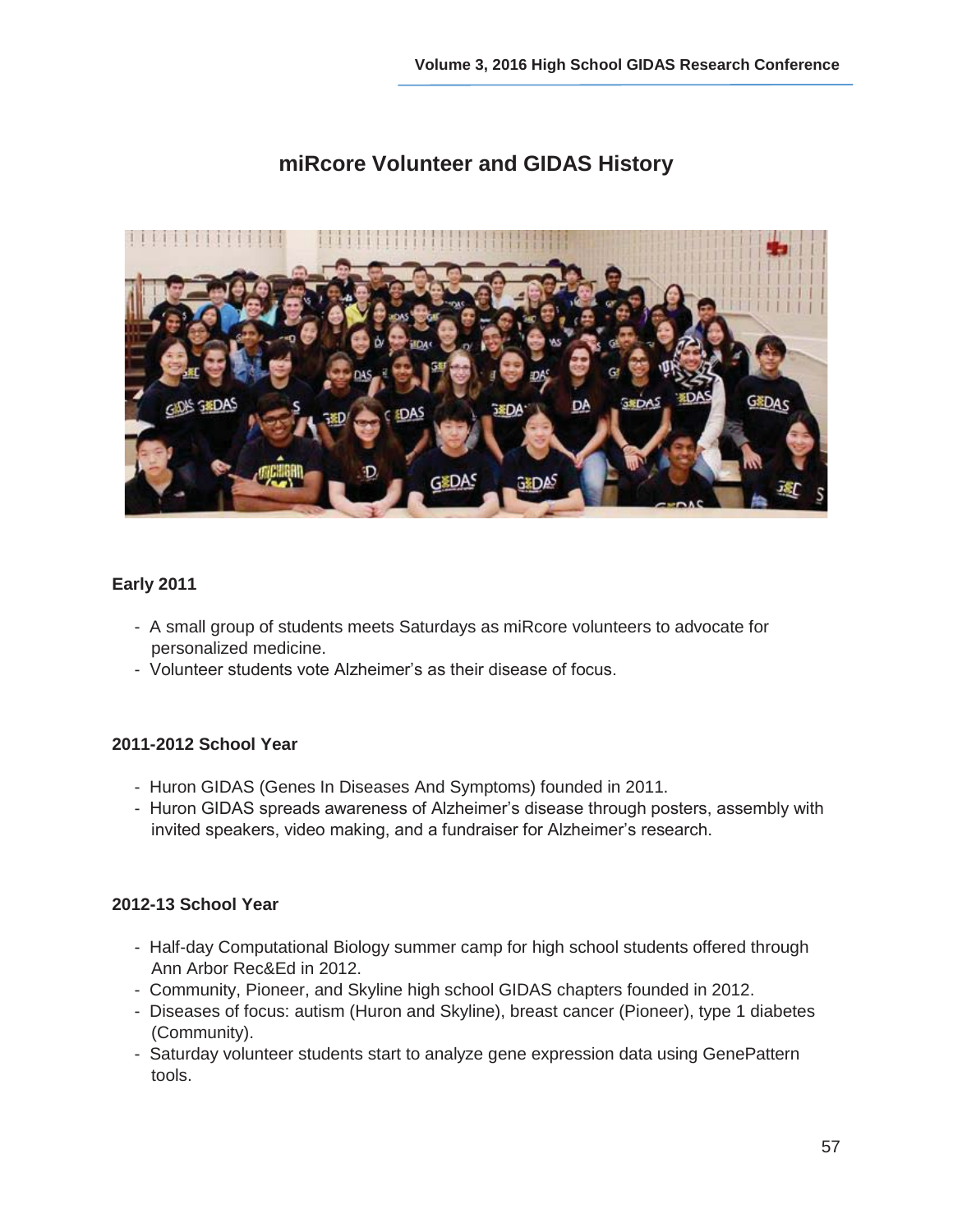- Two students participate in the DREAM (Dialogue for Reverse Engineering Assessments and Methods) 7 challenge subsection and earn an unofficial ranking of  $6<sup>th</sup>$  and 16<sup>th</sup> competing with 43 professional computational teams.
- The first Genes and Health contest in February 2013 with the sponsorship of the University of Michigan WISE (Woman In Science and Engineering), Janssen, and Zingerman's.
- Fundraised over \$13,000 for microgrants to support researchers in autism, breast cancer, and type I diabetes.

### **2013-14 School Year**

- Computational biology summer camp for high school students held in the University of Michigan in 2013 with the help of WISE.
- University of Michigan GIDAS becomes active.
- Milan and Farmington high school GIDAS chapters founded in 2013.
- All GIDAS chapters focus together on Alzheimer's disease.
- Students begin to use command line computations for gene expression data analysis.
- The second Genes and Health contest in February 2014 with the sponsorship of WISE and Janssen.
- Music and dance performances for Alzheimer's patients in 2014.
- The first high school GIDAS research conference at the University of Michigan with the sponsorship of WISE, Janssen, and Hyundai.
- Fundraised \$8,000 for a microgrant to support Alzheimer's research.

## **2014-15 School Year**

- Computational biology summer camp for high school students and R programming camp for middle school students and above held in 2014 with the help of WISE.
- A team of "Those Kids without PhDs" participated in the Alzheimer's Disease Big Data DREAM Challenge  $#1$ , subsection 2, ranking  $11<sup>th</sup>$  in competition with professional computational biologists.
- Parkinson's disease was voted as a disease of focus.
- Mercy and Bloomfield Hills High School GIDAS chapters founded in 2014-15.
- Half-day camps were offered throughout the school year.
- The third Genes and Health contest in February 2015 with the sponsorship of WISE.
- miRcore volunteer committees were formed for specific activities including GIDAS support.
- Students perform group research on Parkinson's and prepare papers for the Journal of Emerging Investigators.
- The second high school GIDAS research conference at UM with the sponsorship of WISE, the Prechter Family Fund, and Hyundai.
- Fundraised \$5,000 for a microgrant to support Parkinson's disease research.